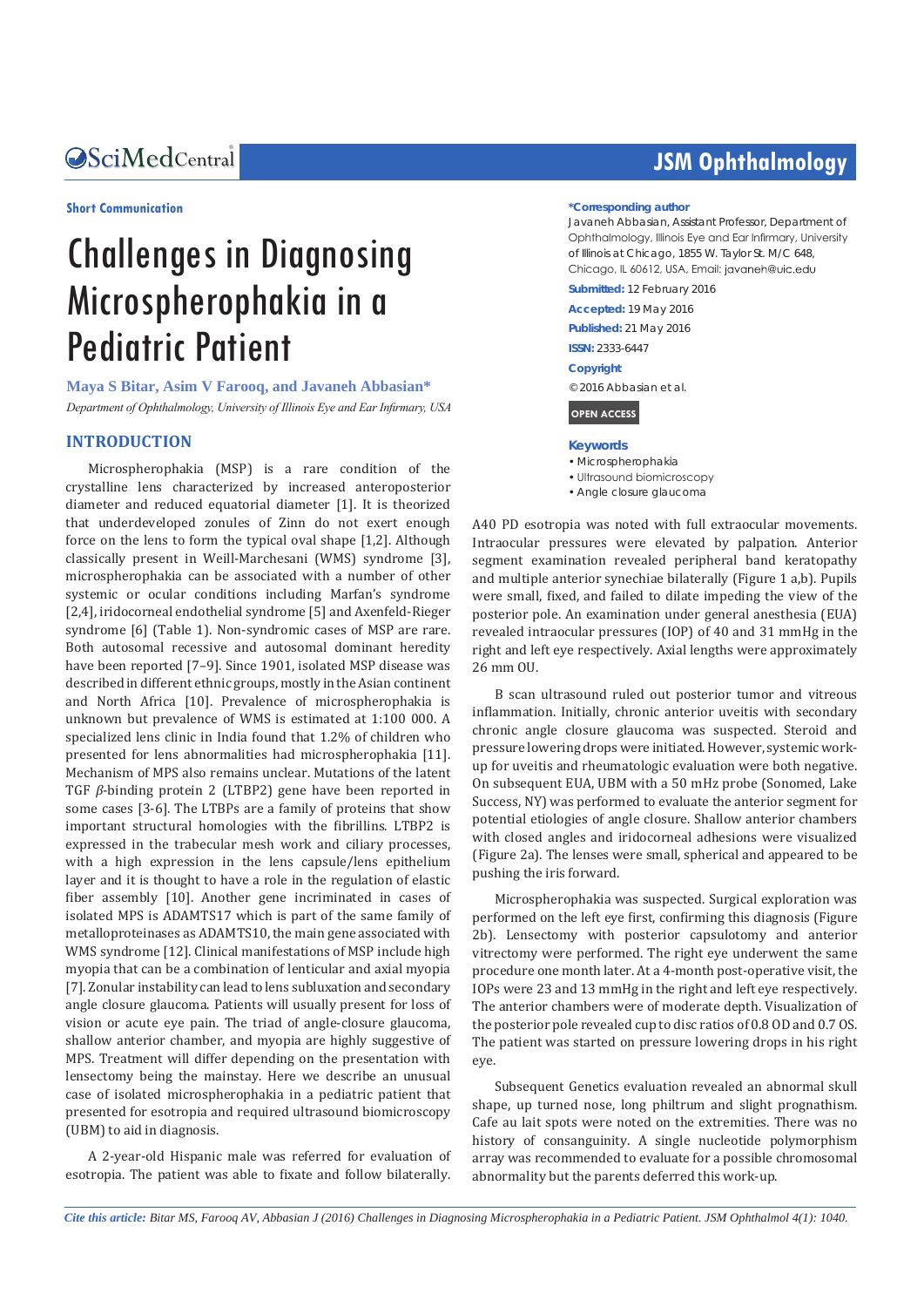## Central



**Figure 1** Photograph of the patient's right (Figure 1a) and left (Figure 1b) eyes during examination under anesthesia performed at presentation. Examination demonstrated bilateral mild corneal edema, peripheral band keratopathy, a diffusely shallow anterior chamber and areas of iridocorneal touch.



#### **Figure 2** Evidence of microspherophakia.

(a) Ultrasound biomicroscopy of the left eye showing a very shallow to absent anterior chamber with the lens (L) pushing the iris (I) towards the cornea (C) and forming pupillary block . Increased anteroposterior diameter of the lens was noted. These findings were suspicious for microspherophakia. The nucleus (N) of the lens looked denser and globular (CB, ciliary body).

(b) Intraoperative picture of the left eye, after enlarging the pupil with iris hooks, showing visibility of the equator of the lens inferiorly and temporally which indicates a small equatorial lens diameter. The nucleus of the lens was denser and the lens had a steep anterior curvature centrally which indicates an increased antero-posterior diameter. These findings were consistent with microspherophakia. Similar ultrasound and surgical findings were noted in the right eye.

| incidence of microspherophakia in these entities.                                       |                   |  |  |  |  |  |  |  |
|-----------------------------------------------------------------------------------------|-------------------|--|--|--|--|--|--|--|
| <b>Entities associated with</b>                                                         | Incidence of      |  |  |  |  |  |  |  |
| microspherophakia                                                                       | microspherophakia |  |  |  |  |  |  |  |
| Systemic                                                                                |                   |  |  |  |  |  |  |  |
| Weill-Marchesani [3,18]                                                                 | 74 to 94%         |  |  |  |  |  |  |  |
| Marfan's syndrome [2,4]*                                                                | N/A               |  |  |  |  |  |  |  |
| Lowe's syndrome                                                                         | N/A               |  |  |  |  |  |  |  |
| Homocystinuria [19]                                                                     | N/A               |  |  |  |  |  |  |  |
| Alport's syndrome [20]                                                                  | N/A               |  |  |  |  |  |  |  |
| Microspherophakia-metaphyseal dysplasia                                                 | 1 family          |  |  |  |  |  |  |  |
| $[21]$                                                                                  |                   |  |  |  |  |  |  |  |
| Axenfield-Rieger syndrome [6]                                                           | 1 case report     |  |  |  |  |  |  |  |
| Klinefelter's syndrome [22]                                                             | N/A               |  |  |  |  |  |  |  |
| Chondrodysplasia punctata [23]                                                          | 1 case report     |  |  |  |  |  |  |  |
| Metaphyseal dysplasia [21]                                                              | 1 family          |  |  |  |  |  |  |  |
| Cri du chat syndrome [24]                                                               | 1 case report     |  |  |  |  |  |  |  |
| Local                                                                                   |                   |  |  |  |  |  |  |  |
| Aniridia [25]                                                                           | 2.4%              |  |  |  |  |  |  |  |
| Iridocorneal endothelial syndrome [5]                                                   | 1 case report     |  |  |  |  |  |  |  |
| Megalocornea <sup>[10]</sup>                                                            | 2 families        |  |  |  |  |  |  |  |
| Optic disc colobomata [26]                                                              | 1 case report     |  |  |  |  |  |  |  |
| * Microspherophakia has mainly been reported in the severe neonatal<br>form of Marfan's |                   |  |  |  |  |  |  |  |

|                                                   |  |  |  |  |  |  | <b>Table 1:</b> Entities that is associated with microspherophakia and the |  |  |  |
|---------------------------------------------------|--|--|--|--|--|--|----------------------------------------------------------------------------|--|--|--|
| incidence of microspherophakia in these entities. |  |  |  |  |  |  |                                                                            |  |  |  |
|                                                   |  |  |  |  |  |  |                                                                            |  |  |  |

Our patient did not exhibit the features of the syndromes mentioned in Table 1 and was suspected to be an isolated case of MPS. In particular, he did not have short stature, brachydactyly, joint stiffness and cardiovascular anomalies that are features of WMS. To our knowledge this would be the first report of microspherophakia in his panic population but the diagnosis of MPS can be a challenge, particularly in the pediatric population where a good examination and the use of auxiliary testing are limited. It is possible that other similar cases may have been misdiagnosed as primary angle closure glaucoma or as uveitis with secondary glaucoma despite the absence of active inflammation; therefore, the use of UBM technology can be very helpful in distinguishing this challenging diagnosis.

Microspherophakia can lead to secondary glaucoma via either acute pupillary block mechanism or chronic angle closure. Patients may also have developmental anomalies of the drainage angle [13]. A retrospective review by Senthil, *et al.,* found that 51% of 159 eyes with microspherophakic had glaucoma [2]. Few patients benefitted from laser iridotomy and a large number ended up necessitating surgical intervention. Lensectomy has been reported to lead to successful lowering of IOP [2,14].

 This case report highlights the utility of UBM in the evaluation of angle closure glaucoma in children. UBM, In this case of a uveitis masquerade, was instrumental in identifying